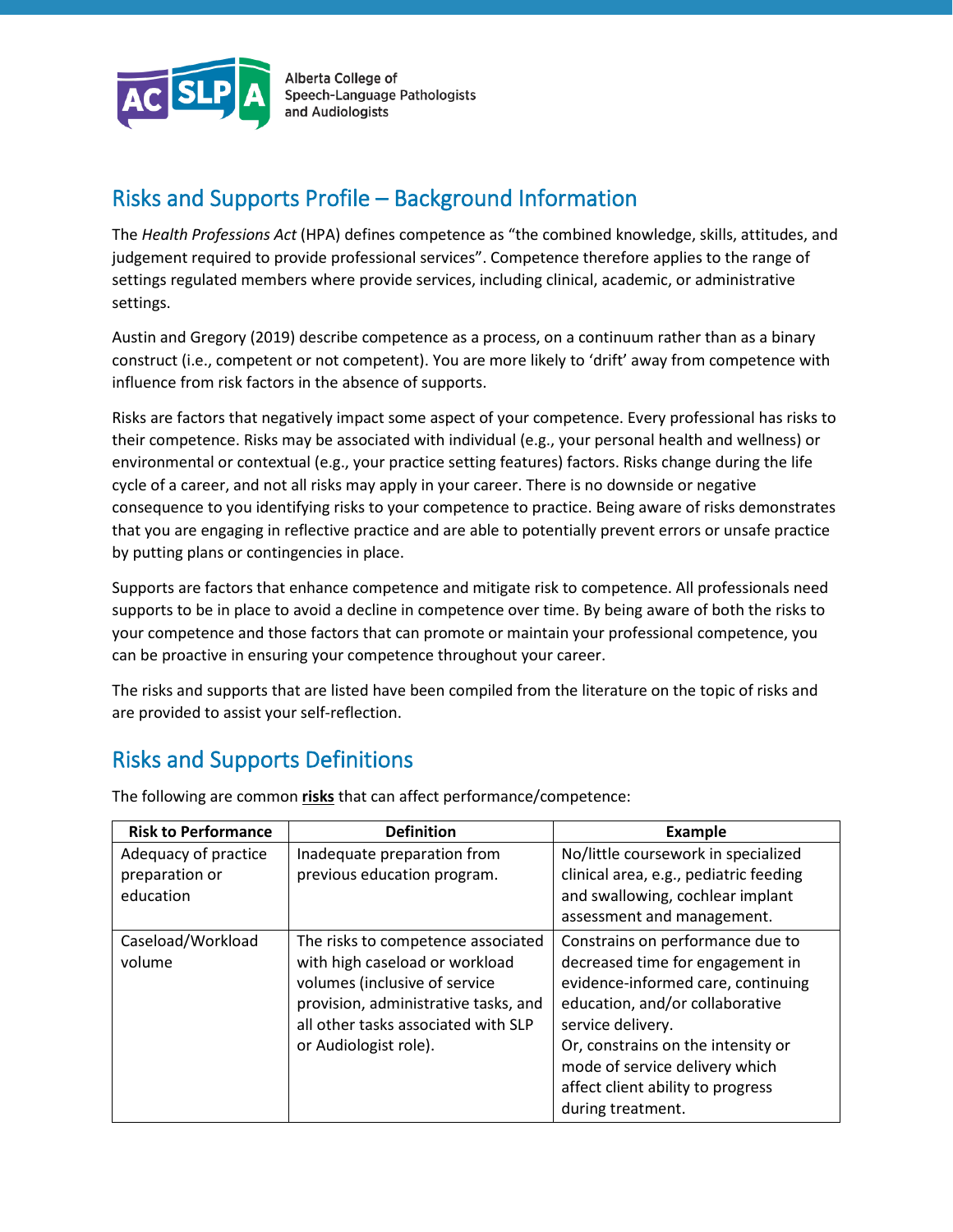| Equity & inclusion                                                       | The barriers to providing culturally<br>and linguistically appropriate<br>service provision.                                                                                            | Lack of adequate resources (e.g.,<br>interpreters, assessment tools in other<br>languages), lack of information (e.g.,<br>developmental, or cultural norms),<br>lack of training (e.g., cultural<br>awareness, responsiveness).                |
|--------------------------------------------------------------------------|-----------------------------------------------------------------------------------------------------------------------------------------------------------------------------------------|------------------------------------------------------------------------------------------------------------------------------------------------------------------------------------------------------------------------------------------------|
| Lack of clinical<br>exposure/experience                                  | Gaps in knowledge in specific<br>clinical areas due to insufficient<br>opportunity to gain experience in<br>these areas.                                                                | Lack of clinical exposure/ experience<br>with special populations on caseload<br>(e.g., videoflouroscopy, pediatric<br>diagnostic hearing testing and<br>amplification, tinnitus assessment<br>and treatment).                                 |
| Limited specialized<br>training/certification                            | The absence of formal training<br>when working with special<br>populations or when engaging in<br>specialized areas of clinical<br>practice.                                            | Training or certification for Childhood<br>Apraxia of Speech treatment<br>programs, AAC specialist certifications,<br>cerumen management, tinnitus and<br>hyperacusis treatment, etc.                                                          |
| Practice environment                                                     | Organizational features that may<br>constrain practice.                                                                                                                                 | Ineffective team communication and<br>collaboration, lack of autonomy to<br>practice, lack of peer/colleague<br>support network, instability due to<br>high staff turnover.                                                                    |
| Previous disciplinary<br>action                                          | Previous complaint or disciplinary<br>action against the regulated<br>member by regulatory body or<br>employing organization.                                                           | Previous complaint or disciplinary<br>action associated with competence<br>deficiencies that may affect the<br>regulated member's confidence to<br>practice or place them at a higher risk<br>of further complaints or disciplinary<br>action. |
| Professional isolation                                                   | Lack of opportunity for regular<br>interactions with colleagues and<br>peers (i.e., consultation,<br>collaboration, giving and receiving<br>feedback and support, mentorship,<br>etc.). | Professional isolation or lack of<br>professional network due to solo<br>practice, geographic location, and/or<br>other practice features.                                                                                                     |
| Psychological<br>disengagement or lack<br>of investment in<br>profession | Disconnection from colleagues,<br>clients, and/or the profession.                                                                                                                       | Loss of interest or disengagement<br>towards service provision occurring<br>when individual skills are not aligned<br>with the work environment's<br>stimulation levels and/or challenges,<br>being 'stuck in a rut'.                          |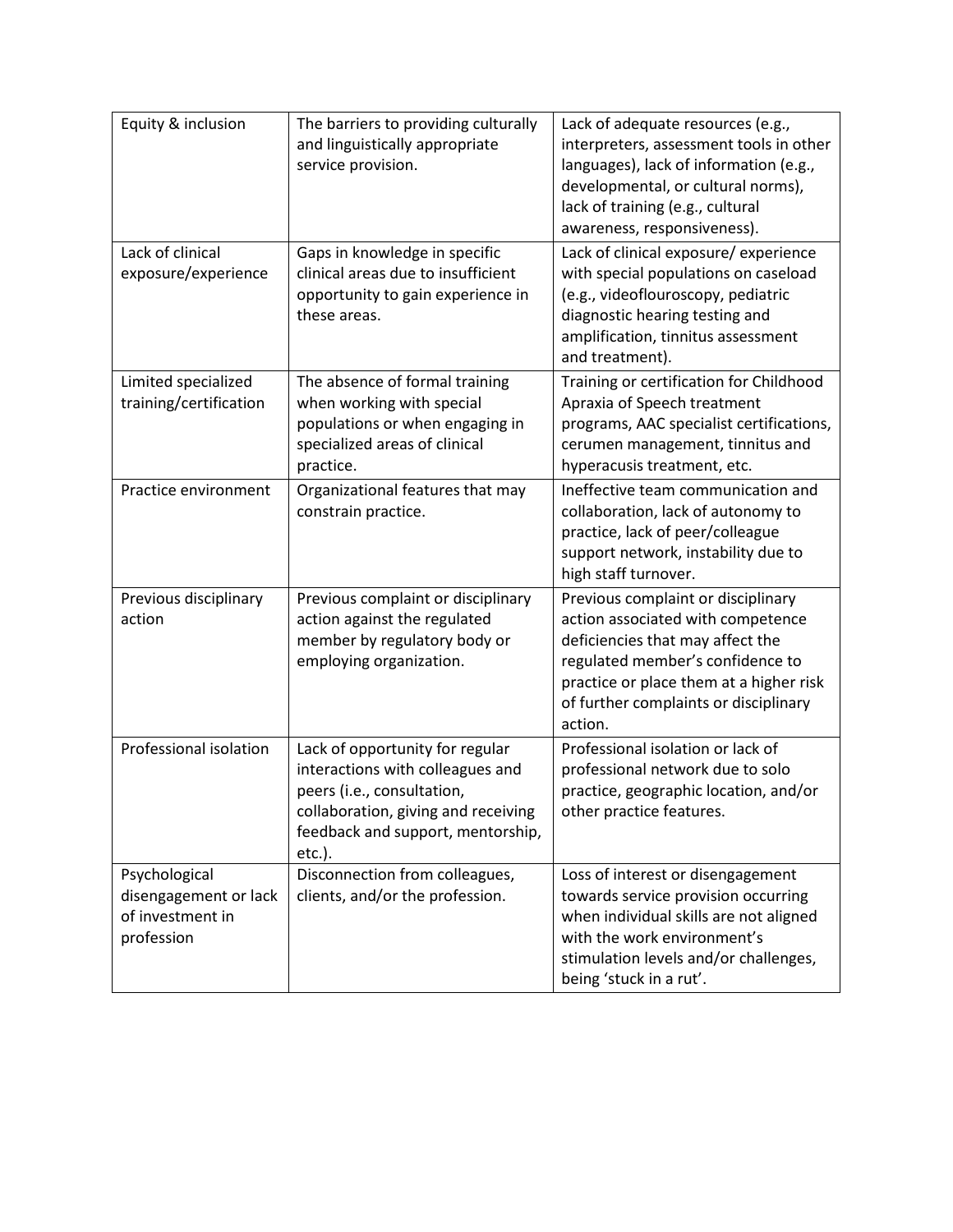| <b>Resources</b>   | Supply of money, materials, and<br>other assets used to function<br>effectively.                                              | Insufficient human resources to cover<br>caseload), insufficient financial<br>resources, insufficient equipment,<br>materials, time, etc.                                                                                                                      |
|--------------------|-------------------------------------------------------------------------------------------------------------------------------|----------------------------------------------------------------------------------------------------------------------------------------------------------------------------------------------------------------------------------------------------------------|
| <b>Transitions</b> | Any change in work status such as<br>a change of setting or position, or<br>scope of practice.                                | Transitioning into the workforce as a<br>new graduate, new scope of practice<br>in existing job, transitioning to new<br>setting (e.g., from providing clinical<br>services to academia), transition due<br>to inter-provincial or international<br>move, etc. |
| Wellness           | Physical or mental health and well-<br>being conditions, or any personal<br>circumstance that can affect<br>service delivery. | Illness, chronic conditions, anxiety,<br>stress, depression, burn out,<br>fatigue/chronic lack of sleep, poor<br>work-life balance, limited access to<br>supports, etc.                                                                                        |
| Other              | Any other risks to practice.                                                                                                  | Competence drift due to entrenched<br>habits, currency of knowledge base,<br>fatigue, etc.                                                                                                                                                                     |

The following are common **supports** that can promote performance/competence:

| <b>Supports to</b><br>Performance                   | <b>Definition</b>                                                                                                                                                                         | <b>Example</b>                                                                                                                                        |
|-----------------------------------------------------|-------------------------------------------------------------------------------------------------------------------------------------------------------------------------------------------|-------------------------------------------------------------------------------------------------------------------------------------------------------|
| Assessment and<br>feedback                          | Use of professional practice competency<br>specific tools to measure specific<br>competencies to provide information for<br>professional and clinical practice growth<br>and development. | Self-reported or peer, or<br>supervisor feedback on specific<br>competencies using checklists,<br>observation forms, etc.                             |
| Clinical<br>exposure/experience                     | Knowledge in a specific clinical area as a<br>consequence of opportunity.                                                                                                                 | Regular clinical<br>exposure/experience with<br>special populations on caseload<br>(e.g., Down Syndrome, pediatric<br>diagnostic hearing assessment). |
| Continuing<br>education/professional<br>development | Involvement in an educational activity<br>during the practice year.                                                                                                                       | Courses, workshops,<br>conferences, virtual interest<br>groups, communities of<br>practice, personal study,<br>specialized training, etc.             |
| Educational<br>information/program                  | Previous education/foundational<br>knowledge was adequate in providing<br>skills or knowledge in specific<br>practice area.                                                               | Adequate coursework in<br>specialized clinical area, e.g.,<br>videofluoroscopy, pediatric<br>ABR assessment.                                          |
| Personalized support<br>and feedback                | Mentorship, coaching, or feedback<br>accessed to improve knowledge<br>and/or skills.                                                                                                      | Peer feedback/discussion,<br>professional practice group<br>feedback/discussion, etc.                                                                 |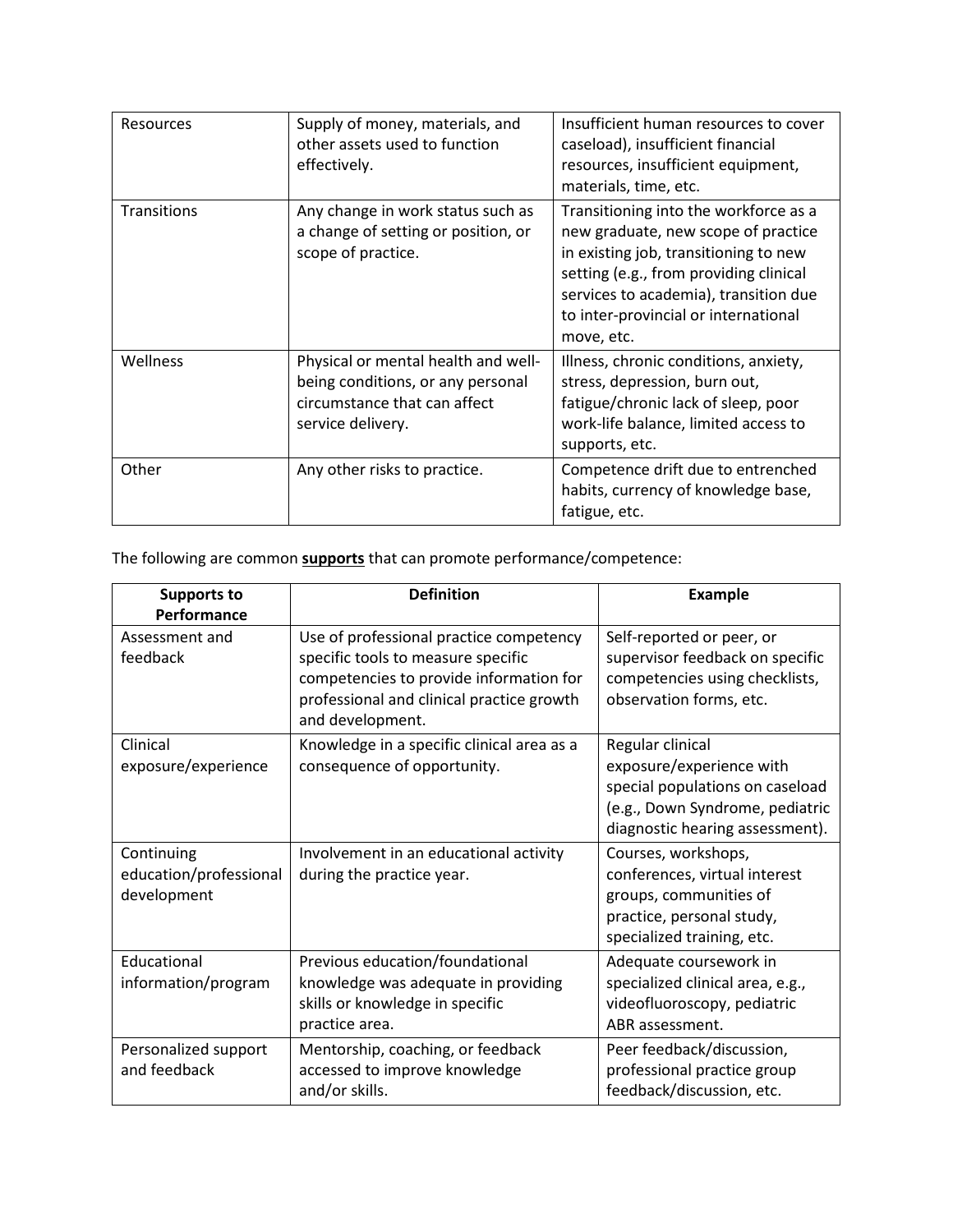| Professional<br>organization<br>participation | Participation in formal activities with a<br>regulatory body, employer,<br>or association.                                                | Committee work with ACSLPA,<br>ASAPP, CAA, SAC, etc.                                                                                                                                                            |
|-----------------------------------------------|-------------------------------------------------------------------------------------------------------------------------------------------|-----------------------------------------------------------------------------------------------------------------------------------------------------------------------------------------------------------------|
| Quality assurance<br>activities               | Participation in formal and structured<br>workplace quality assurance program(s)<br>or quality improvement initiative(s).                 | Workplace quality assurance<br>programs, quality improvement<br>projects, etc.                                                                                                                                  |
| Reflection and self-<br>assessment            | Introspection, personal analysis, and<br>consideration of adequacy of<br>competence or demonstration<br>of competence.                    | Personal reflection logs or<br>journals.                                                                                                                                                                        |
| Support through<br>organization               | Employer or site-specific<br>structures/processes that develop or<br>maintain competence.                                                 | Clinical practice supervision;<br>Workplace clinical practice<br>structures (e.g., orientation to<br>new areas of practice;<br>standardized education<br>requirements for specific areas<br>of practice, etc.). |
| Technology                                    | Mechanical or electronic means to<br>develop or maintain competence via<br>simulation, electronic decision support<br>rules (algorithms). | Online scoring of speech and<br>language standardized<br>assessments, advances in<br>amplification devices,<br>opportunities for simulated<br>case studies.                                                     |
| Wellness                                      | Any actions the promote personal health<br>and well-being.                                                                                | Maintaining work-life balance,<br>good sleep hygiene, accessing<br>mental health supports as<br>needed, etc.                                                                                                    |
| Other                                         | Any other supports to practice.                                                                                                           |                                                                                                                                                                                                                 |